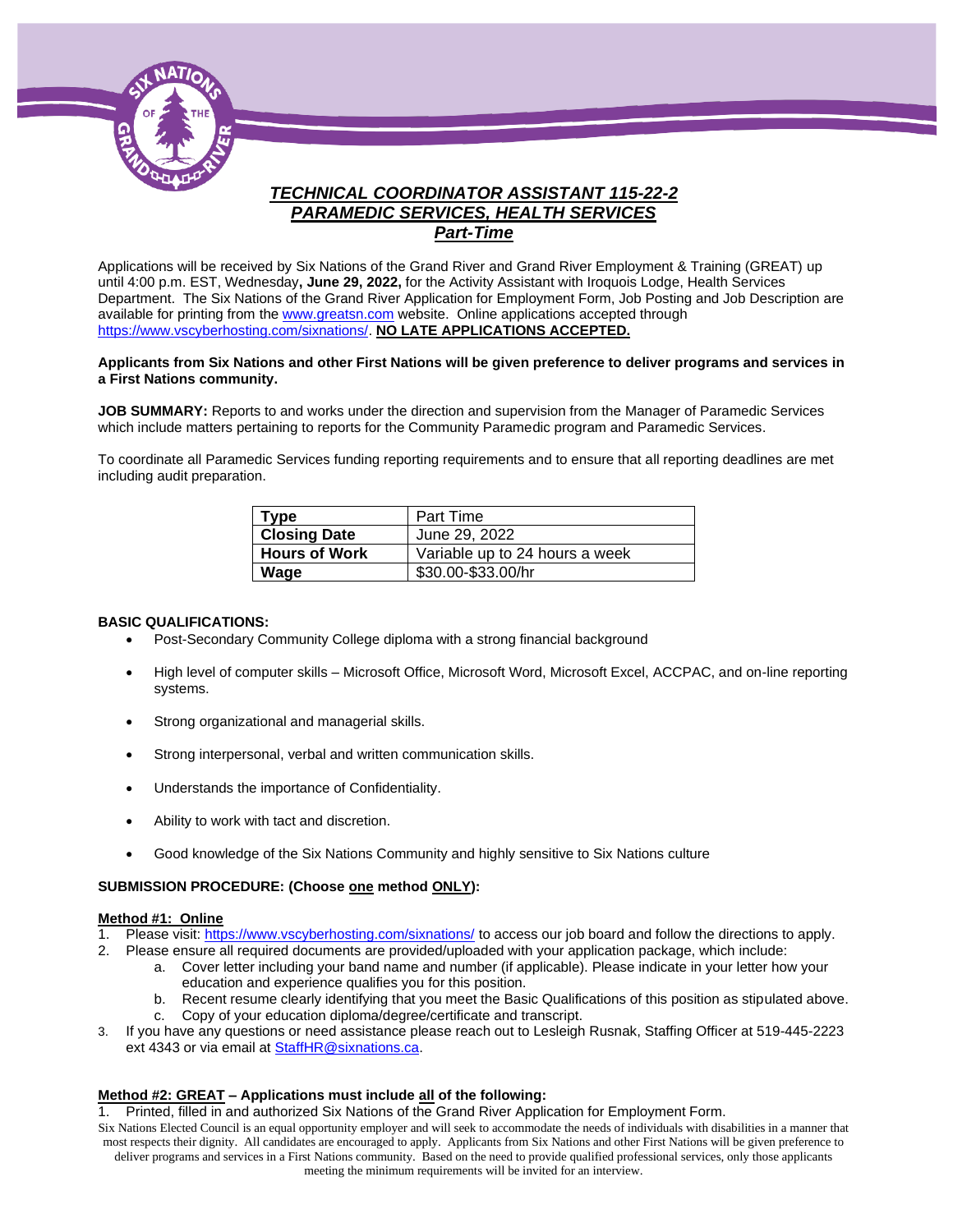- 2. Cover letter including your band name and number (if applicable). Please indicate in your letter how your education and experience qualifies you for this position.
- 3. Recent resume clearly identifying that you meet the Basic Qualifications of this position as stipulated above.
- 4. Photocopy of your education diploma/degree/certificate and transcript.
- 5. Place all documents listed above in a sealed envelope and mail to or drop off at:

**Technical Coordinator Assistant – Part-Time – 115-22-2** c/o Reception Desk Grand River Employment & Training (GREAT) P.O. Box 69, 16 Sunrise Court Ohsweken, Ontario N0A 1M0

Six Nations Elected Council is an equal opportunity employer and will seek to accommodate the needs of individuals with disabilities in a manner that most respects their dignity. All candidates are encouraged to apply. Applicants from Six Nations and other First Nations will be given preference to deliver programs and services in a First Nations community. Based on the need to provide qualified professional services, only those applicants meeting the minimum requirements will be invited for an interview.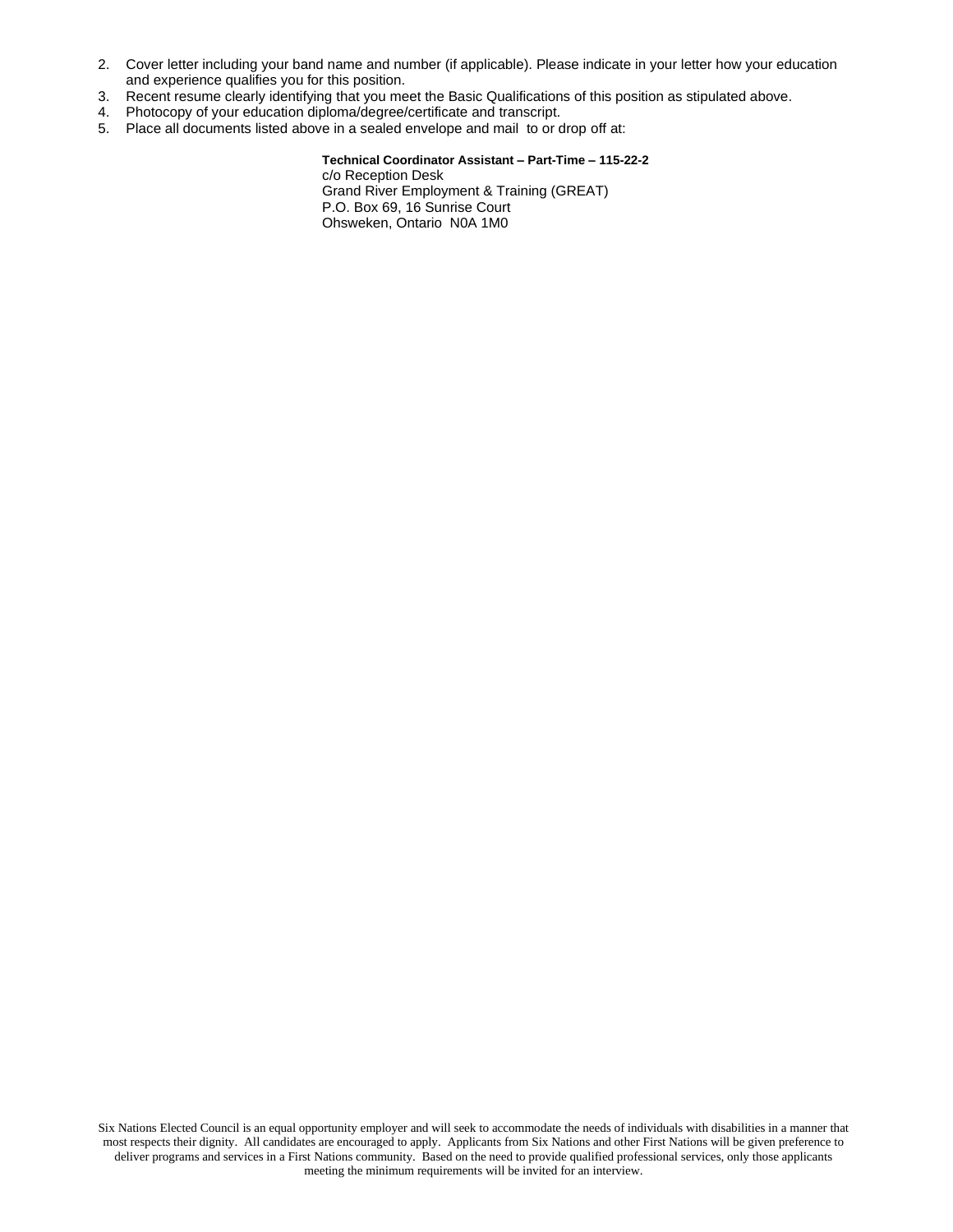

## POSITION DESCRIPTION – HEALTH SERVICES

# **POSITION TITLE: Six Nations Paramedic Service - Technical Coordinator Assistant**

### **REPORTING RELATIONSHIP:**

Reports to and works under the direction and supervision from the Manager of Paramedic Services which include matters pertaining to reports for the Community Paramedic program and Paramedic Services.

## **PURPOSE & SCOPE OF THE POSITION:**

To coordinate all Paramedic Services funding reporting requirements and to ensure that all reporting deadlines are met including audit preparation.

## **KEY DUTIES & RESPONSIBILITIES:**

#### 1. **Technical Functions:**

- Works in conjunction with the Paramedic Chief, Deputy Chief and Supervisors to assist and coordinate the completion and submission of all funding reports and to meet deadline requirements set by all funding sources.
- To maintain current and efficient technological skills required by the reporting process of each funding source.
- Assist with preparing audit working papers and annual reconciliations

#### 2. **Communication Functions**:

- Provides leadership in assessing and identifying any problems or trends that arise in funding reports.
- Acts as a resource to the Paramedic Chief on all issues in relation to funding reports and requirements.
- Liaise and interact with External Funding agencies for reporting purposes and accountability.
- Promotes positive internal and external health services liaison with the Paramedic Chief and outside funding agencies
- Provides support for the Six Nations Emergency Measures Plan by ensuring awareness of the Emergency Measures Plan and assistance as required by the Paramedic Chief as a member of the Emergency Control Group.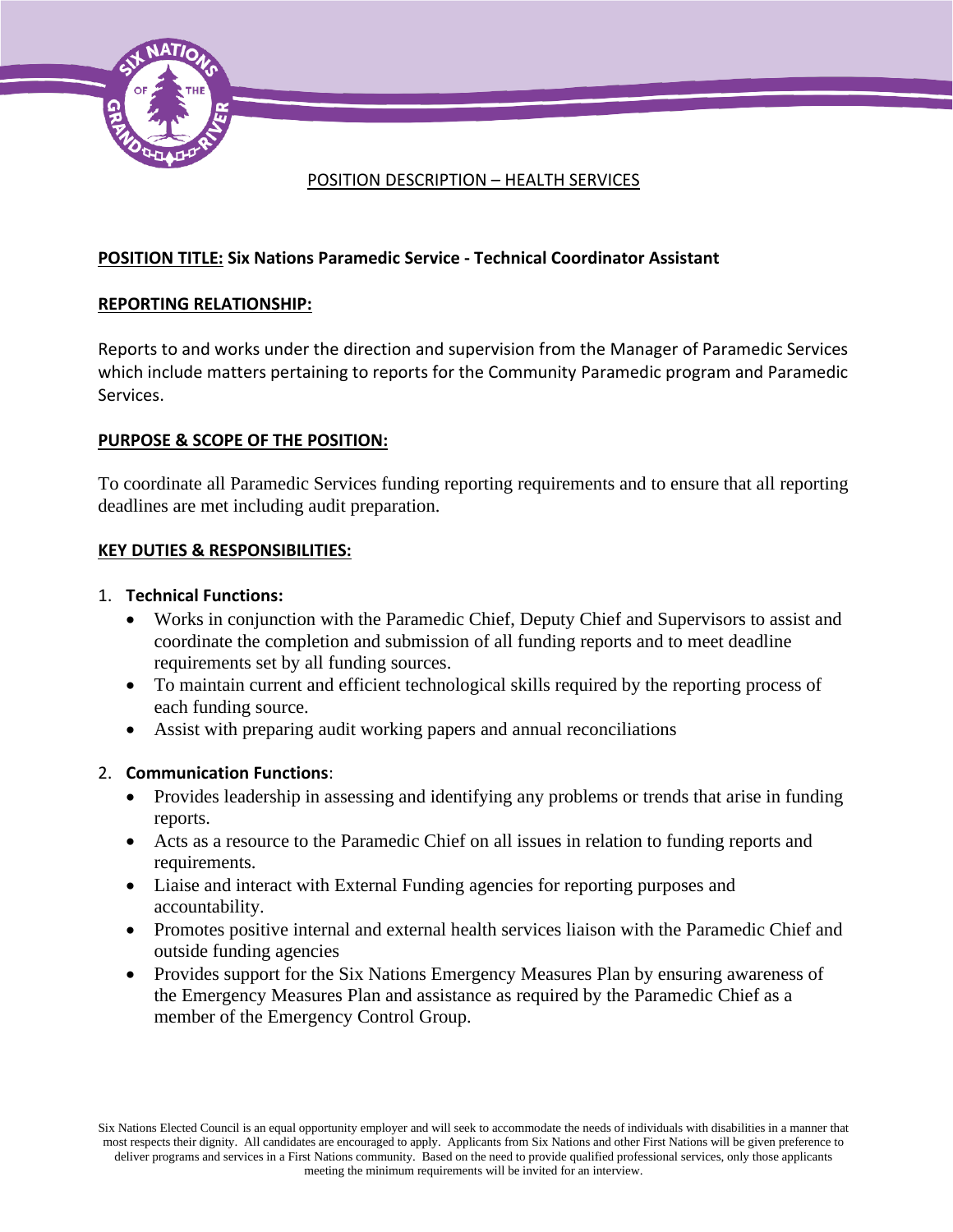### **Administrative Functions:**

- Works with the Financial Control Officer and the Managers/Supervisors in the preparation of financial reports to be submitted to the funders.
- Works with the Managers/Supervisors/Team Leads in the coordination and finalization of statistical and/or narrative reports to be submitted to the funders.
- Ensures that Six Nations Paramedic Services reflects a high degree of professionalism in planning financial reporting activities and follow-up.
- To develop reporting systems that will enhance and improve efficiencies within the current reporting processes of the Paramedic Services programs/teams.
- To assist in the Paramedic Services Department restructuring in relation to funding reporting requirements and processes.
- Ongoing review of all changes to and/or new reporting guidelines and deadline requirements to ensure Six Nations Paramedic Services accountability.

# 3. **Other Functions**:

• Performs other job related duties as may reasonably be required by the Chief of Paramedic **Services** 

# **WORKING CONDITIONS:**

- Working conditions are high profile, meticulous, attention to detail, subject to deadlines and interruptions.
- Work may at times be subject to unscheduled hours.

# **WORKING RELATIONSHIPS:**

# **With the Director of Health Services**

Receives direction, guidance, encouragement; discusses plans and priorities regarding Health Services program reporting.

# **With the Program Managers/Supervisors**

Works with, assists and coordinates operational reporting responsibilities and Accreditation of the Six Nations Health Services Programs.

# **With Other Staff**

Promotes courtesy, co-operation and teamwork with all staff.

# **With External Agencies**

Represents and promotes Six Nations interests relative to health services; maintains awareness of legislative policy and program changes; seeks to develop close working relationships.

# **With the Public**

Represents and promotes the health services interests of Six Nations; works in a courteous, co-operative positive and proactive manner, provides information and advice.

Six Nations Elected Council is an equal opportunity employer and will seek to accommodate the needs of individuals with disabilities in a manner that most respects their dignity. All candidates are encouraged to apply. Applicants from Six Nations and other First Nations will be given preference to deliver programs and services in a First Nations community. Based on the need to provide qualified professional services, only those applicants meeting the minimum requirements will be invited for an interview.